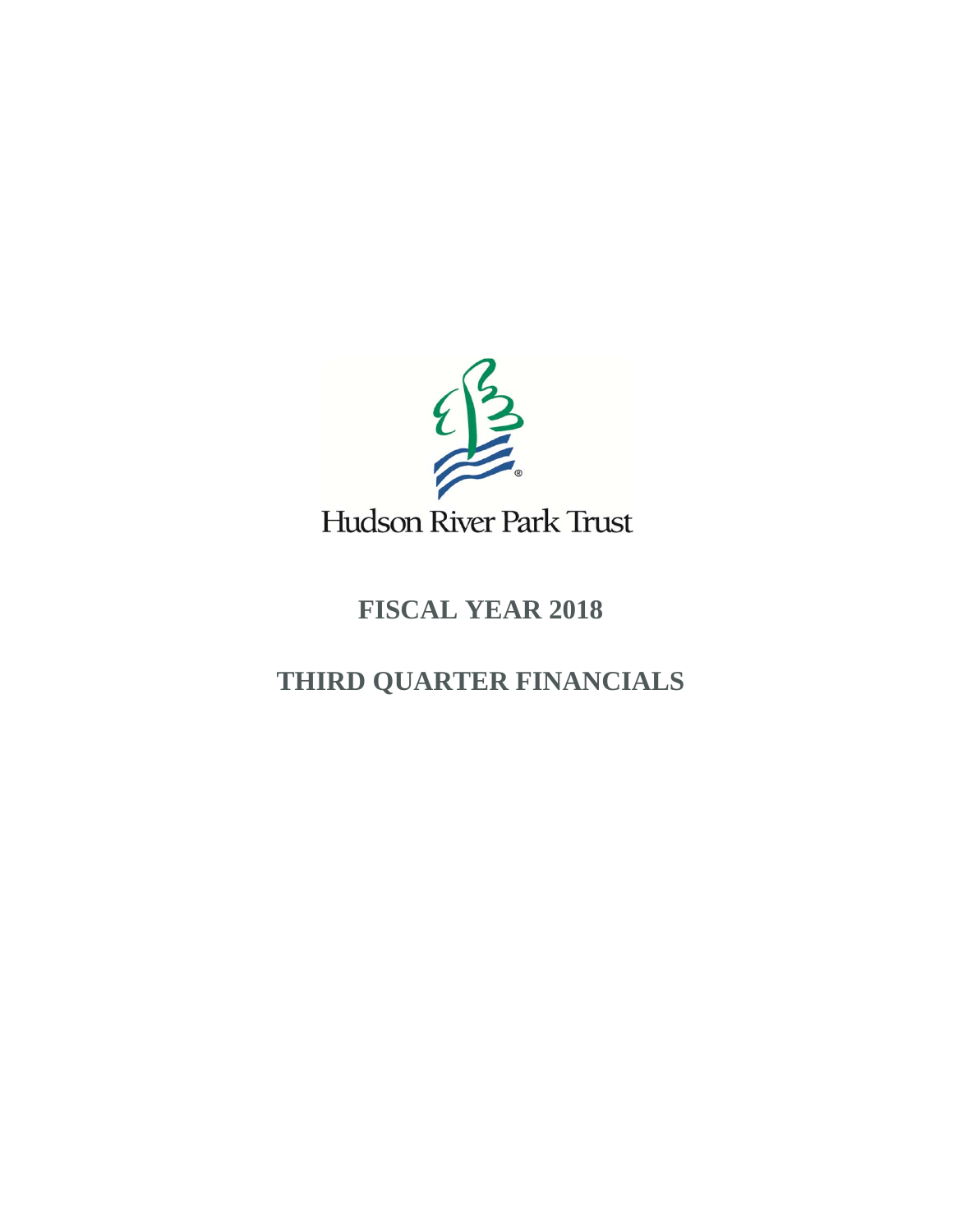## **HUDSON RIVER PARK TRUST (A Public Benefit Corporation in the State of New York) Statement of Net Position at December 31st, 2017 (Unaudited)**

| <b>Net Financial Position</b>                     |               |
|---------------------------------------------------|---------------|
| <b>Current Assets:</b>                            |               |
| Cash and equivalents                              | \$173,847,127 |
| Accounts receivable                               | \$14,405,835  |
| <b>Total Current Assets</b>                       | \$188,252,961 |
| Prepaid expenses                                  | \$71,833      |
| Long Term Receivables (25% FEMA Receivable)       | \$2,026,420   |
| Construction in progress                          | \$128,290,498 |
| Property and equipment, net                       | \$424,716,224 |
| <b>Total Other Assets</b>                         | \$555,104,975 |
| <b>Total assets</b>                               | \$743,357,936 |
| <b>Current Liabilities:</b>                       |               |
| Accounts payable                                  | \$1,774,441   |
| Accrued expenses (Includes net pension liability) | \$8,074,778   |
| <b>Total current liabilities</b>                  | \$9,849,218   |
| Other Postemployment Benefits Obligation          | \$9,602,978   |
| Deferred inflows of resources - unearned revenue  | \$4,027,780   |
| Net position:                                     |               |
| Net investment in capital assets                  | \$553,006,722 |
| Restricted for capital expenditures               | \$133,274,192 |
| Unrestricted                                      | \$33,597,046  |
| <b>Total net position</b>                         | \$743,357,936 |
|                                                   |               |